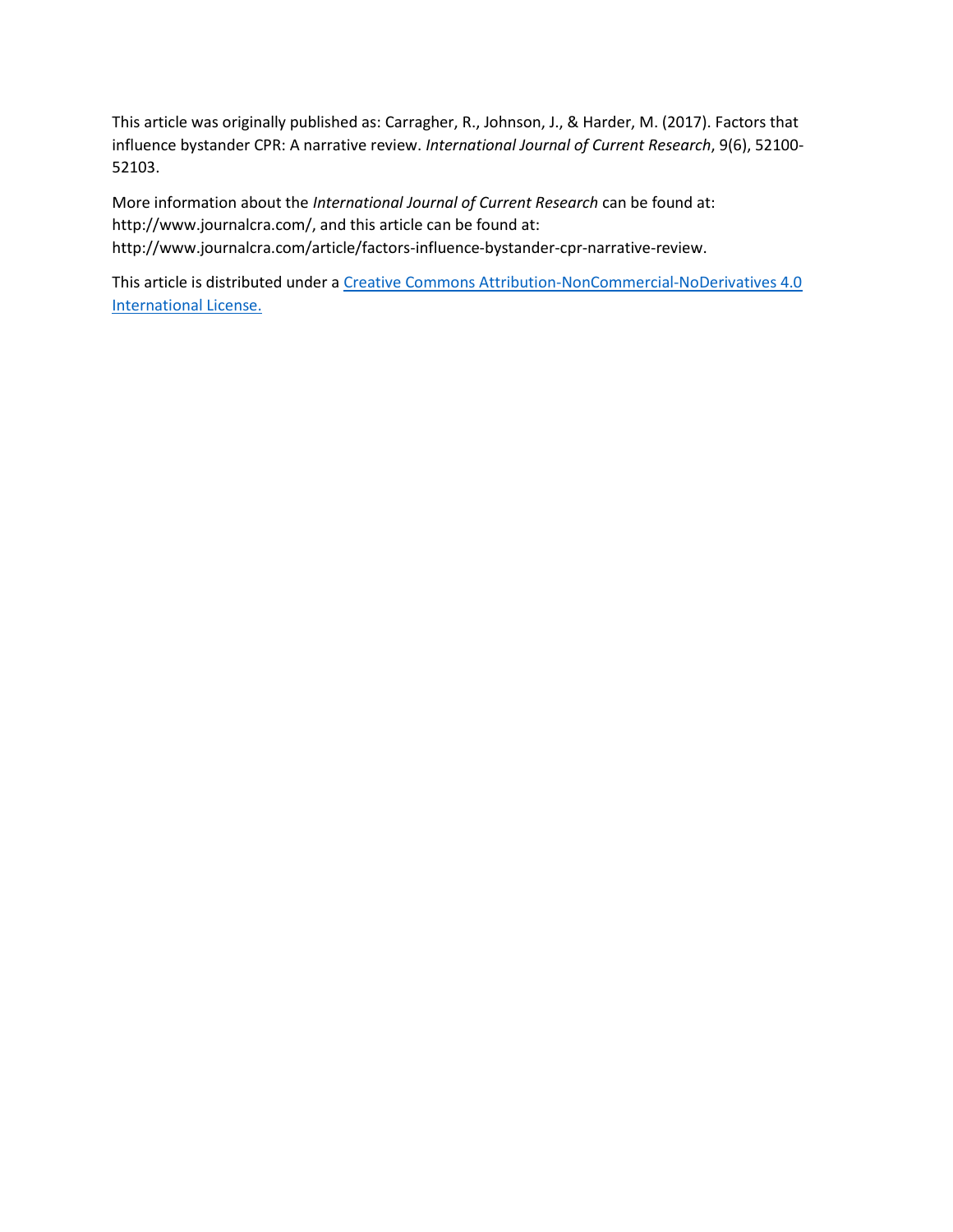

*Available online at http://www.journalcra.com*

*International Journal of Current Research Vol. 9, Issue, 06, pp.52100-52103, June, 2017*

**INTERNATIONAL JOURNAL OF CURRENT RESEARCH** 

# **RESEARCH ARTICLE**

## **FACTORS THAT INFLUENCE BYSTANDER CPR: A NARRATIVE REVIEW**

## $^{\ast}$ 1Rianne Carragher MSN, NP-C, BScN, <sup>2</sup>Jessie Johnson RN, PhD and <sup>3</sup>Marti Harder RN, MSN

<sup>1</sup>Nursing Instructor, University of Calgary in Qatar, Al-Rayyan Campus, P.O. Box 23133, Doha - Qatar <sup>2</sup>Assistant Professor, University of Calgary in Qatar, Al-Rayyan Campus, P.O. Box 23133, Doha - Qatar <sup>3</sup>Professor, Vancouver Island University, Canada, 900 Fifth St, Nanaimo, V9R 5S5, British Columbia- Canada

#### **ARTICLE INFO ABSTRACT**

*Article History:* Received 23rd March, 2017 Received in revised form  $10^{th}$  April, 2017 Accepted 16<sup>th</sup> May, 2017 Published online 20<sup>th</sup> June, 2017

*Key words:* Out-of-hospital cardiac arrest, Bystander, cardiopulmonary Resuscitation, Narrative review.

Sudden out-of-hospital cardiac arrests are the most common cause of death worldwide. This mortality rate can be significantly reduced with the provision of bystander cardiopulmonary resuscitation. This narrative reviewuses a constructionist framework, and examines factors related to the provision of bystander cardiopulmonary resuscitation. Common factors include: due to various fears, lack of cardiopulmonary resuscitation education and training, legal implications due to various fears, lack of cardiopulmonary resuscitation education and training, legal implications around performing cardiopulmonary resuscitation, and socioeconomic variables whether or not cardiopulmonary resuscitation is initiated during out-of-hospital cardiac arrest. The authors developed a list of recommendations to enhance the provision of bystander cardiopulmonary resuscitation in outof-hospital cardiac arrest with the ultimate aim to enhance overall survival rates during cardiac arrest. Education around the legal implications for providing bystander cardiopulmonary resuscitation needs to be widely disseminated. Support for cardiopulmonary resuscitationeducation and training should be provided to all individuals, including those with low socioeconomic statuses. Education should be provided around the efficacy of bystander cardiopulmonary resuscitation and the low to no risk for the bystander in relation to contracting infectious diseases. Sudden out-of-hospital cardiac arrests are the most common cause of death worldwide. This mortality rate can be significantly reduced with the provision of bystander cardiopulmonary resuscitation. This narrative reviewuses

*Copyright©2017, Rianne Carragher et al. This is an open access article distributed under the Creative Commons Att Attribution License, which ribution License, permits unrestricted use, distribution, and reproduction in any medium, provided the original work is properly cited.*

Citation: Rianne Carragher MSN, NP-C, BScN, Jessie Johnson RN, PhD and Marti Harder RN, MSN, 2017. "Factors that influence bystander CPR: A narrative review", *International Journal of Current Research* , 9, (06), 52100-52103.

## **INTRODUCTION**

Sudden cardiac arrest is seen as the most common cause of out-of-hospital deaths worldwide (Sudden Cardiac Arrest Foundation, 2017). These deaths are largely the result of a lack of intervention on the part of the individual who witnessed or happened upon the event (hereafter referred to as a 'bystander') (Bradley & Rea, 2011; Ross, Winter & Mossesso, 2000). Out-of-hospital cardiopulmonary resuscitation (CPR) is the single most important indicator for a positive patient outcome, yet the average rates for bystander CPR initiation are below 50% (Chen *et al*., 2017). Immediate high for out-of-hospital cardiac arrest (OHCA) is known as the second step in the chain of survival as per the American Heart for out-of-hospital cardiac arrest (OHCA) is known as the second step in the chain of survival as per the American Heart Association, 2015). Successful resuscitation during OHCA is dependent on the amount of support bystanders are willing, or able, to provide. Bystander CPR doubles to triples survival rates of individuals who have underwent cardiac arrest, but reduces by seven to 10 percent hospital cardiopulmonary resuscitation (CPR) is<br>bost important indicator for a positive patient<br>he average rates for bystander CPR initiation are<br>then *et al.*, 2017). Immediate high-quality CPR

Nursing Instructor, University of Calgary in Qatar, Al Al-Rayyan Campus, P.O. Box 23133, Doha – Qatar.

without intervention (Chen *et al.*, 2017; Hasselqvist-Ax *et al.*, 2015; Nehme, Andrew, Bernard,  $\&$  Smith, 2015; Smith  $\&$ Colquhoun, 2015 & Abdella *et al*., 2008). The lack of education in how to initiate and maintain CPR is a barrier for people carrying out the life-saving act (Abdella *et al.*, 2008). Chances of survival from OHCA are greater if CPR is initiated at the scene of the event, however strategies need to be Chances of survival from OHCA are greater if CPR is initiated at the scene of the event, however strategies need to be developed to increase participation, and proper execution, during this time (Ro *et al*., 2015). Guidelines for CPR delivery have been public knowledge for decades, and participation in education and training of CPR is encouraged (Bhanji *et al*., 2010). The ability to initiate and maintain CPR relies on various factors, including the level and amount of education various factors, including the level and amount of education and training, *cultural factors*, and legal implications (Ro *et al.*, 2015). The purpose of this narrative review is to examine factors related to the provision of bystander CPR, including: causes for resistance;education and knowledge; the role of legality, and the socioeconomic factors that influence whether 2015). The purpose of this narrative review is to examine factors related to the provision of bystander CPR, including: causes for resistance;education and knowledge; the role of legality, and the socioeconomic factors tha components were reviewed through a constructionist components were reviewed through a constructionist framework. Constructionism, as defined by Papert and Harel (1991), views learning as building knowledge structures in a context in which the learner is consciously engaged, and that concepts can be understood by constructing them. In reviewing **EXERVATIONAL JOURNAL EXERCTIONAL JOURNAL FORMAL FORMAL TOWNSHIPS (CHERENT RESEARCH CHERENT RESEARCH CHERENT RESEARCH CHERENT RESEARCH CHERENT RESEARCH CHERENT RESEARCH CHERENT RESEARCH CHERENT RESEARCH (CHERENT RESEARCH** 

*<sup>\*</sup>Corresponding author:* **Rianne Carragher,**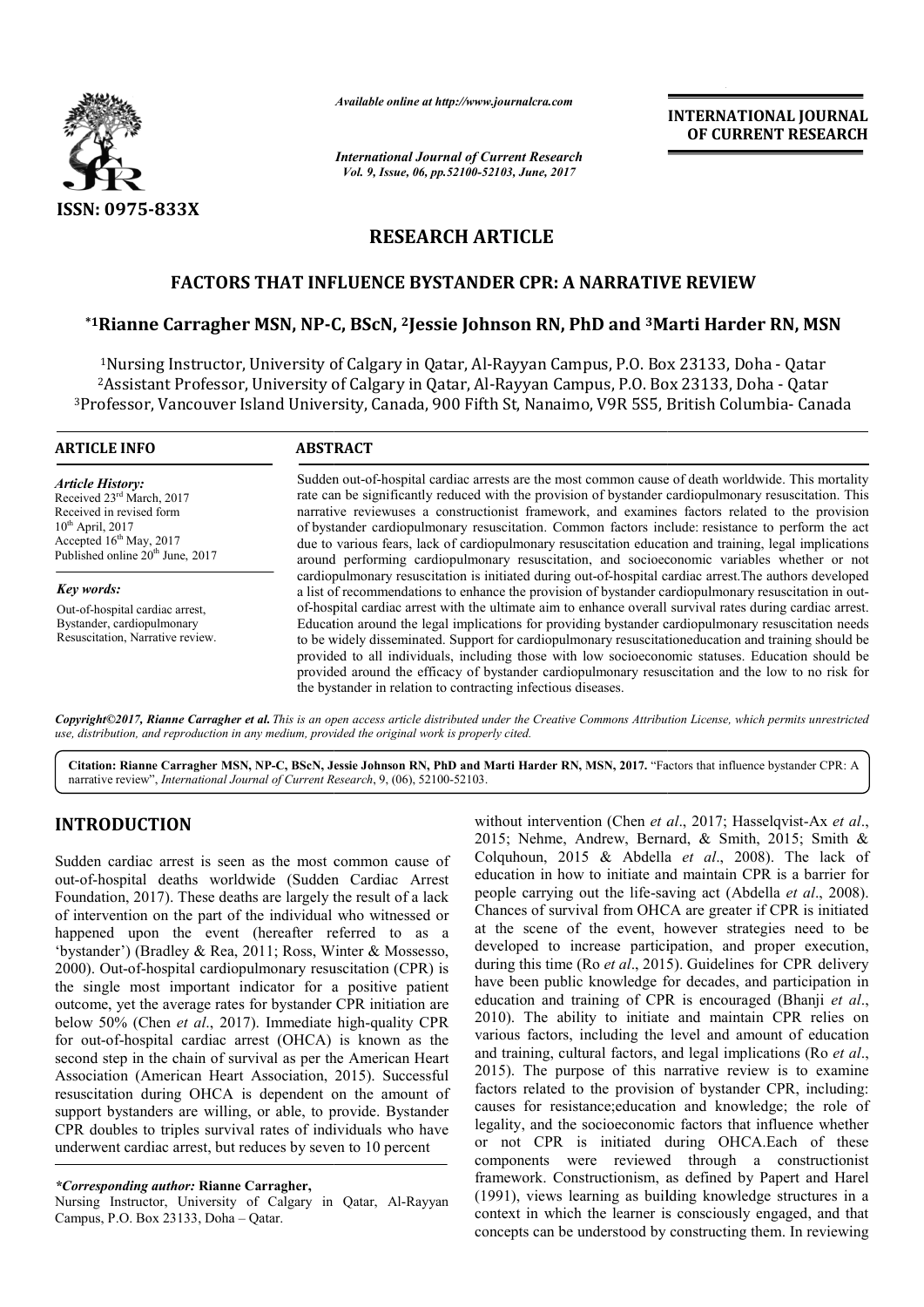the literature through such a constructionist lens, the authors were able to examine the most commonly researched factors related to the provision of bystander CPR and devise a list of recommendations for improving bystander CPR in the future.

#### **Resistance to Initiating CPR- A Culture of Fear**

Abystander's fear plays a substantial role in whether CPR is initiated outside of the hospital setting. Fear of legal liabilities and fear of doing something wrong are the most prevalent barriers to initiating CPR (Chen *et al*., 2017). Through an online questionnaire, results from 2094 participants in China revealed that, while 75.8% of competent individuals would perform CPR to a family member or a stranger, significantly fewer bystanders would perform CPR on a stranger rather than a family member due to legal implications (Chen *et al*., 2017). Another aspect related to fear of performing bystander CPR, is the fear of mouth-to-mouth ventilations, fear of the victim's response, or fear of contracting a contagious disease (Atkins, 2017; Sasson *et al*., 2015). Contraction of HIV and hepatitis B remain a great concern during provision of CPR, however no case of HIV, hepatitis B or C, or Creutzfeld-Jakob disease has ever resulted from this cause (Vaillancourt, Steill & Wells, 2008). The American Heart Association currently approves the use of chest compression-only CPR, without mouth-to-mouth breathing, at a rate of 100 to 120 compressions per minute (American Heart Association, 2015). This provides an alternative method for bystanders not trained in CPR due to the ease of communicating these simple instructions through phone by a dispatcher. Individuals are still typically willing to perform compression-only CPR on a stranger, despite of CPR training (Cho *et al*., 2010). The CPR-trained bystander participants interviewed in a study by Swor *et al*. (2006) revealed that their fears were around not being able to perform CPR correctly and fear that they would harm the patient. The most common reason in this population for not performing CPR, even though they were trained, was due to panic (Swor *et al*., 2006). Through the literature, it is evident that reducing the bystander's fear around providing OHCA CPR is a necessity in order to improve the rates of bystander CPR.

#### **CPR Education and Training**

The number one barrier to an individual not receiving training for CPR was because he or she did not know where to find a training course, followed by the individual's lack of time and concern (Chen *et al*., 2017). In their study, Chen *et al*. (2017) found that cost did not appear to play a role toward influencing the choice to become CPR certified or not, although not all literature supports this statement.While bystander CPR is more likely to be administered by individuals who have had some training, it is important to examine the kind of education and training that people are obtaining (Hasselqvist-Ax *et al*., 2015 and Cho *et al*., 2010). Several studies have shown that CPR is less likely to be performed by bystanders in low income communities, thus researchers have recommended training efforts for laypeople (including telephone CPR guidance) aiming specifically in those regions to increase the likelihood of CPR being performed in the case of OHCA (Chiang *et al*., 2014; Mitchell, Stubbs, & Eisenberg, 2009 & Sasson *et al*., 2011). Similarly, in their study in an African American community, Ross *et al*. (2000) found that white victims were more likely to receive CPR than their black counterparts, and recommended CPR education in targeted communities to increase the skill-base in those areas. Such targeted education was also intended to increase the confidence of people in their CPR skills, so that they would be less fearful to initiate CPR in the case of an OHCA.The provision of CPR during OHCA was more common when the bystander had more than a highschool education and when the CPR training had been within five years (Swor *et al.*, 2006). In their systematic review, Vaillancourt *et al*. (2008) found that: shortened and simplified classes resulted in CPR skill acquisition; that both airway and breathing techniques should continue to be upheld as bestpractice in CPR training; that CPR can be taught successfully in learning modules and videos (to meet needs of varying types of learners); that students should be taught about the low risk of disease transmission during CPR; and that regular recertification in CPR is necessary for individuals' skills to remain current. Previous strategies used to deliver CPR were: organization of mass CPR training events; CPR training of family members of patients suffering from heart diseases; promotional CPR videos; and CPR training of high school students (Vaillancourt *et al*., 2008). Likewise, in their Maryland Fire and Rescue Services study, Bouland *et al*. (2015) also found that shortened CPR sessions (taught by nonuniformed instructors) resulted in more laypeople obtaining CPR training.

#### **Legal Implications around Initiating CPR**

As aforementioned, fear of legal liabilities, such as being sued, is one of the main factors causing bystanders to not participate in CPR outside of the hospital setting. Although protective laws, known as the "Good Samaritan Law" exists in many countries in Europe, as well as the United States, and Canada, there are no relevant laws in some countries, such as China, that will protect the CPR provider in the case of failed resuscitation (Chen *et al*., 2017). Multiple studies discuss the bystander's fear of legal implications around performing CPR on a stranger leading to harm, thus contributing to the higher likelihood for someone to perform CPR on a family member rather than someone they do not know (Chen *et al*., 2017; Coons & Guy, 2009;Johnston, Clark, Dingle & FitzGerald, 2003). Contrarily, the literature also discusses the bystander's fear around being sued because of the reluctance, or lack of performing CPR (Coons& Guy, 2009; Johnston *et al*., 2003; Donohoe, Haefeli & Moore, 2006). Coons and Guy (2009) solidified the overall belief that bystanders feel they are risking personal and financial security when providing CPR to a stranger. The lack of knowledge around legal implications and bystander CPR denote the requirement for further education and clarification around the relations between regional OHCA and bystander CPR guidelines.

### **Socioeconomic Factors and the Initiation of Bystander CPR**

Socioceconomic status (SES) and factors have been linked to the lack of by stander CPR throughout the literature. It is reported that "internationally bystander-CPR is performed in only about one third or fewer of cases of out of hospital arrest" and there have been numerous studies published that outline the correlation between income and race as variables for the lack of initiation of by stander CPR (Chew, Mohd Idzwan, Nik Hishamuddun, WanAasim & Kamaruddin, 2008, p 636; Mitchell *et al*., 2009; Sasson *et al*., 2012). According to a studyby Fosbal *et al*. (2014), which looked at the incidence of bystanderCPRand neighborhood characteristics, found that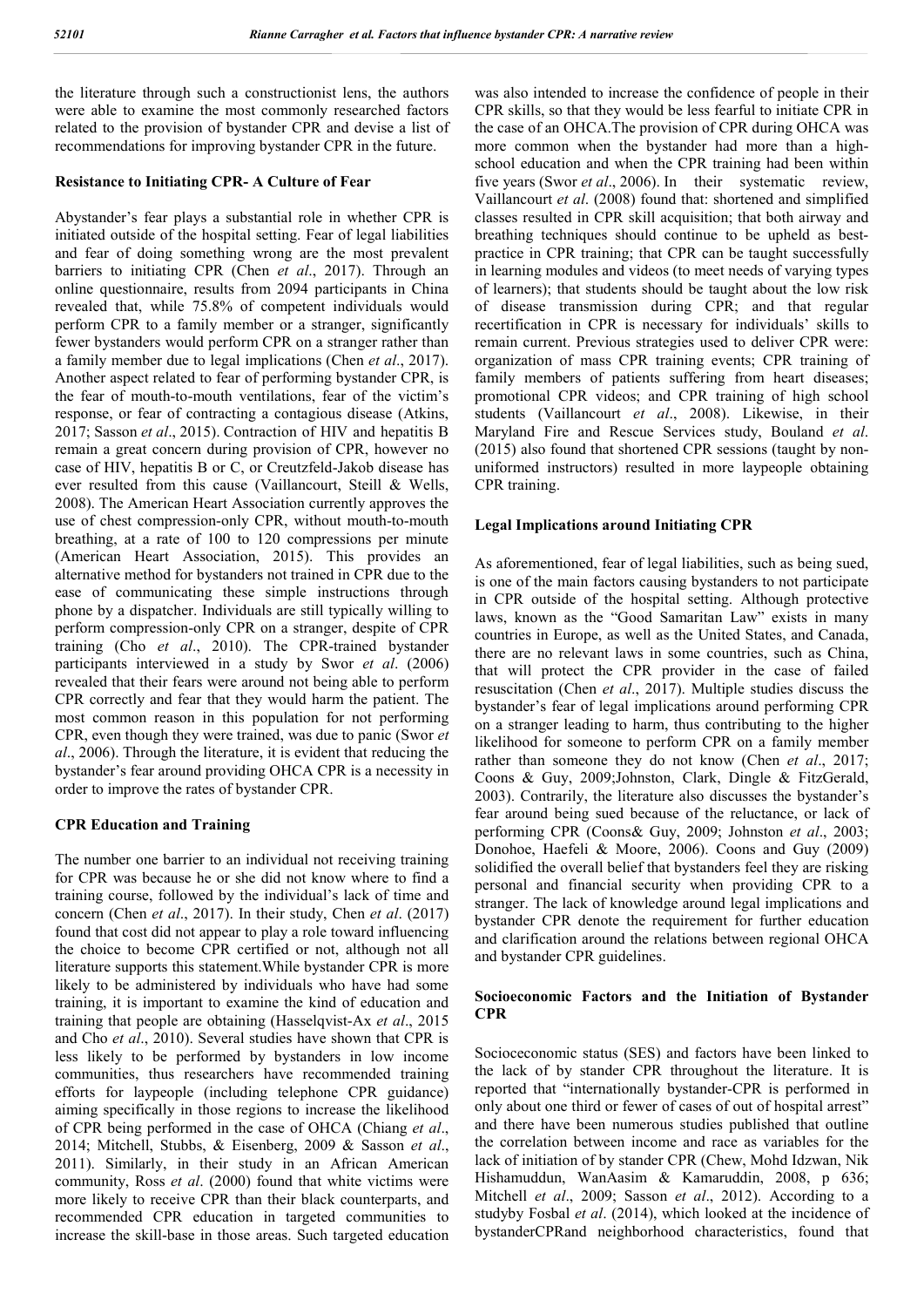black people with low income were less likely to perform bystander CPR than those persons in an affluent white neighborhood due to fear of contracting an infectious disease. It has also been noted that the lack of awareness of signs and symptoms associated with cardiac arrest is a predictor of whether or not the bystander will participate in the CPR. Other predictors are first-aid course training, as well as the cost associated with daycare and transportationwhile attending the CPR training (Ross *et al*., 2000 & Sasson *et al*., 2015). Sasson *et al*., (2011) discussed contextual factors and the provision of bystander CPR. They found that bystanderCPR was more apt to be provided in higher income neighborhoods, and that differences in neighborhoods of low SES and that of high SES were of the "same magnitude as witnessed and unwitnessed arrests" (Sasson *et al*., p 677). The initiation and provision of bystander CPR in low SES areas might improve once there is ongoing awareness about the signs and symptoms of cardiac arrest, the low to no risk of contracting infectious diseases during CPR, and subsidized costs for basic CPR training. This may have implications for persons creating policies associated with education and training of persons for basic life support training, including CPR, and might lead to an improvement in the initiation of bystander CPR.

#### **Conclusion**

Bystander CPR plays a significant role in positive outcomes following cardiac arrest, increasing the 30-day survival rate from 4% for patients who did not receive CPR before EMS arrival, to 10.5% for those who received CPR prior to EMS arrival (Hasselqvist-Ax *et al*., 2015). Based on this narrative review that used a constructionist framework, the authors developed a list of recommendations (Fig.1) to enhance the provision of bystander CPR in OHCA with the ultimate aim to enhance the overall survival rate of patients who arrest. There are common factors that emerge from the current published literature that contribute to the provision of bystander CPR, including a resistance to perform the act due to various fears, lack of CPR education and training, legal implications around performing CPR, and socioeconomic variables. Ultimately, more education to the public is imperative in enhancing knowledge around the efficacy of CPR, as well as the increasing knowledge that the provision of CPR during an OHCA is a low to no risk act for the bystander.

#### **Figure 1. Recommendations**

1.Offer affordable CPR training to everyone (focusing on low SES populations)

2.Target CPR training to family members of potential cardiac arrest victims

3.CPR classes should be simplified and shortened

4.Reassurance and education around CPR and the low-to-no risk of contracting infectious diseases

5.Encourage compression only CPR without mouth-to-mouth breathing when there is fear around contracting an infectious disease

6.Provide clearer information about the legal implications around bystander CPR for specific regions

7.Focus on reducing the stigma and fears around providing bystander CPR

**Conflicts of Interests: None**

**Acknowledgments: None**

## **REFERENCES**

- Abdella, S., Aufderheide, P., Eigel, B., Hickey, W., Longstreth, T., Nadkarni, V. and Hazinski, F. 2008. Reducing barriers for implementation of bystander-initiated cardiopulmonary resuscitation a scientific statement from the American heart association for healthcare providers, policy makers and community leaders regarding the effectiveness of cardio pulmonary resuscitation. *American Heart Association Scientific Statement, 117*(5), 704-709. doi: 10.1161/CIRCULATION AHA.107.188486
- American Heart Association.2015. Highlights of the 2015 American heart association guidelines update for CPR and ECC. Retrieved from https://eccguidelines.heart.org/wpcontent/uploads/2015/10/2015-AHA-Guidelines-Highlights-English.pdf
- Atkins, D. 2017. Bystander CPR: How best to increase the numbers. *Resuscitation, 83*(9), 1049-1050. doi: 10.1016/ j.resuscitation.2012.06.005
- Bhanji, F., Mancini, E., Sinz, E., Rodgers, L., McNeil, A., & Hoadley, A. 2010. Education, Implementation and Teams, American Heart Assassination Guidelines for Cardiopulmonary Resuscitation and Emergency Cardiovascular Care. *Circulation, 122*(suppl), S639-S946
- Bouland, A., Risko, N., Lawner, B., Seaman, K., Codar, C., & Levy, M. 2015. The price of a helping hand: Modeling the outcomes and costs of bystander CPR. Prehospital Emergency Care, 19(4), 524-534. doi: 10.3109/10903127. 2014.995844
- Bradley, M., & Rea, D. 2011. Improving bystander cardiopulmonary resuscitation*. Current Opinion in Critical Care, 17*(3), 219-224. doi: 10.1097/MCC.0b013 e32834697d8
- Cave, D., Aufderheide, T., Beeson, J., Ellison, A., Gregory, A., Hazinski, M., Schexnayder, S. 2011. Importance and implementation of training in cardiopulmonary resuscitation and automated external defibrillation in schools: a science advisory from the American Heart Association. *Circulation, 123*(6), 691-706. doi: 10.1161/CIR.0b013e31820b5328
- Chen, M., Wang, Y., Li, X., Hou, L., Wang, Y., Liu, J., & Han, F. 2017. Public knowledge and attitudes towards bystander cardiopulmonary resuscitation in China. *BioMed Research International,* 1-7. doi: 10.1155/2017/3250485
- Chew, S., Mohd Idzwan, Z., Nik Hishamuddun, R., WanAasim, A., & Kamaruddin, J. 2008. How frequent is bystander cardiopulmonary resuscitation performed in the community of Kota Bharu, Malaysia. *Singapore Medical Journal, 49*(8), 636-639.
- Chiang, W., Ko, P., Chang, A., Chen, W., Liu, S., Huang, Y.,…Ma, M. 2014. Bystander- initiated CPR in an Asian metropolitan: Does the socioeconomic status matter? *Resuscitation, 85*, 53-58.
- Cho, G., Sohn, Y., Kang, K., Lee, W., Lim, K., Kim., . . . Lim, H. 2010. The effect of basic life support education on laypersons' willingness in performing bystander hands only cardiopulmonary resuscitation. *Resuscitation,* 81(6), 691- 694. doi: 10.1016/j.resucitation.2010.02.021
- Coons, S., and Guy, M. 2009. Performing bystander CPR for sudden cardiac arrest: Behavioral intentions among the general adult population in Arizona. *Resuscitation, 80*(3)*,*  334-340. doi: 10.1016/j.resuscitation.2008.11.024
- Donohoe, R., Haefeli, K., & Moore, F. 2006. Public perceptions and experiences of myocardial infarction,